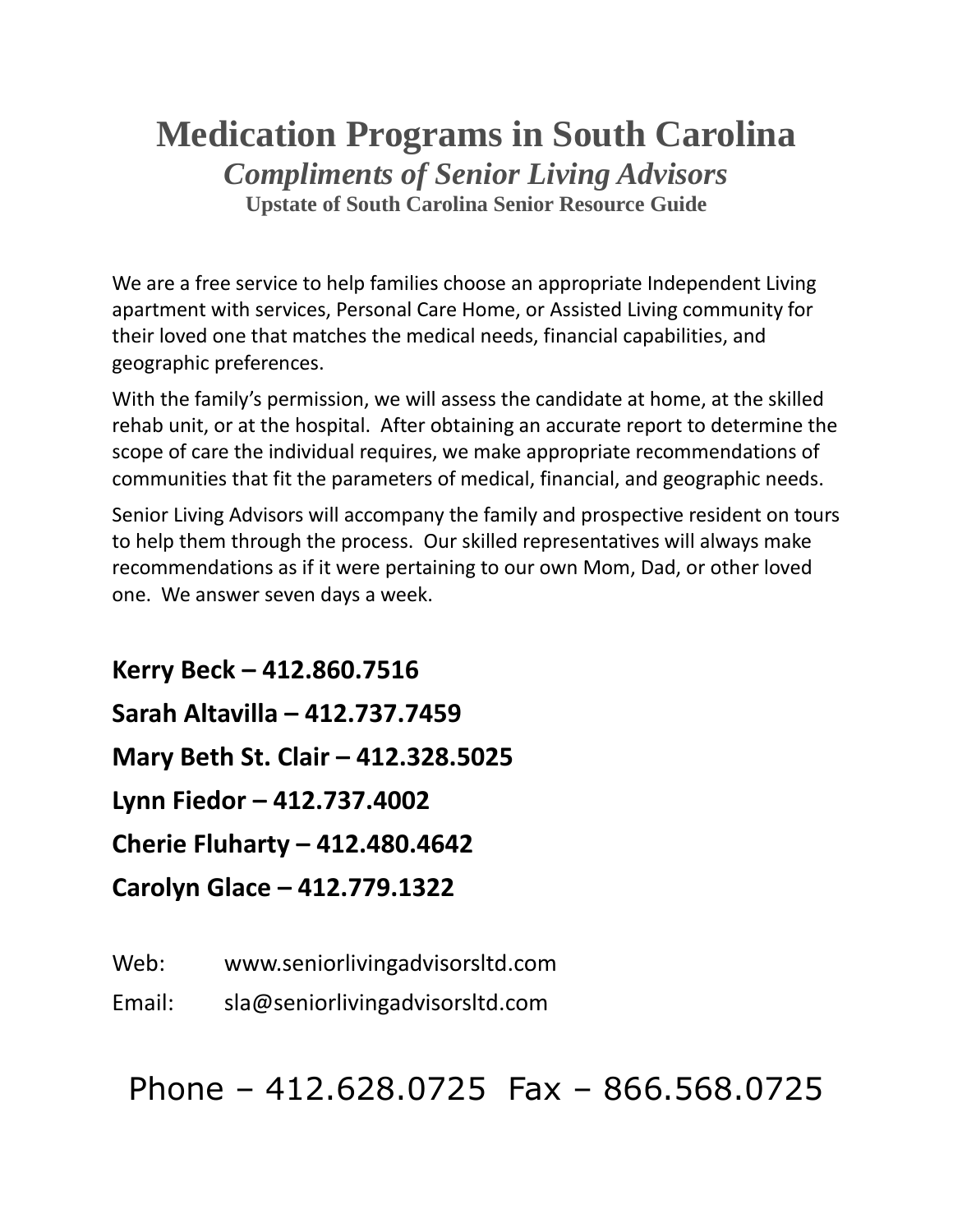# **Medication Programs in South Carolina**

#### **Generic Drug Programs**

Regardless of someone's prescription insurance provider, several pharmacies to include Wal-Mart, Target, Kroger, Bi-Lo and Publix offer generic drugs for as little as \$4 for a 1 month supply and \$10 for a 3 month supply. Publix also offers several oral antibiotics for free with a valid prescription. Other pharmacies offer prescription assistance programs so ask your doctor to prescribe generic drugs whenever possible.

## **GlaxoSmithKline 1-866-475-3678 www.gskforyou.com**

Various programs sponsored by GSK to help patients save money on prescriptions. Assistance is available for individuals of all ages who meet categorical requirements to include being diagnosed with cancer, enrolled in a Medicare Part D drug plan, or having no private or public drug coverage. Must be a US citizen and must meet set income limits.

## **Lilly Medicare Answers 1-877-795-4559 www.lillymedicareanswers.com**

Provides eligible Medicare Part D recipients access to affordable medications outside their Part D plan. Patients eligible will receive their prescriptions through the mail. Must meet set income limits and not be eligible for Medicaid or Low-Income Subsidy through the Social Security Administration.

#### **NeedyMeds www.needymeds.com**

NeedyMeds is a non-profit organization with the mission of helping people who cannot afford medicine or healthcare costs. NeedyMeds can help you find the assistance you need to include access to coupons for over 300 drugs. Information through NeedyMeds is available anonymously and free of charge online or by mail at: NeedyMEds, PO Box 219, Gloucester, MA 01931. Unfortunately, at this time, NeedyMeds does not have a telephone help line.

#### **Partnership for Prescription Assistance 1-888-477-2669 www.pparx.org**

This organization is a centralized source of information on many prescription assistance programs and their qualification requirements.

## **Pfizer Helpful Answers 1-866-706-2400 www.pfizerhelpfulanswers.com**

Pharmaceutical company program offering several options for free or reduced cost prescriptions of Pfizer products through doctors and community health centers for low-income patients. Must be an uninsured American who can meet set income limits or lost a job since 1/1/09 and currently on a Pfizer drug for 3 months or more.